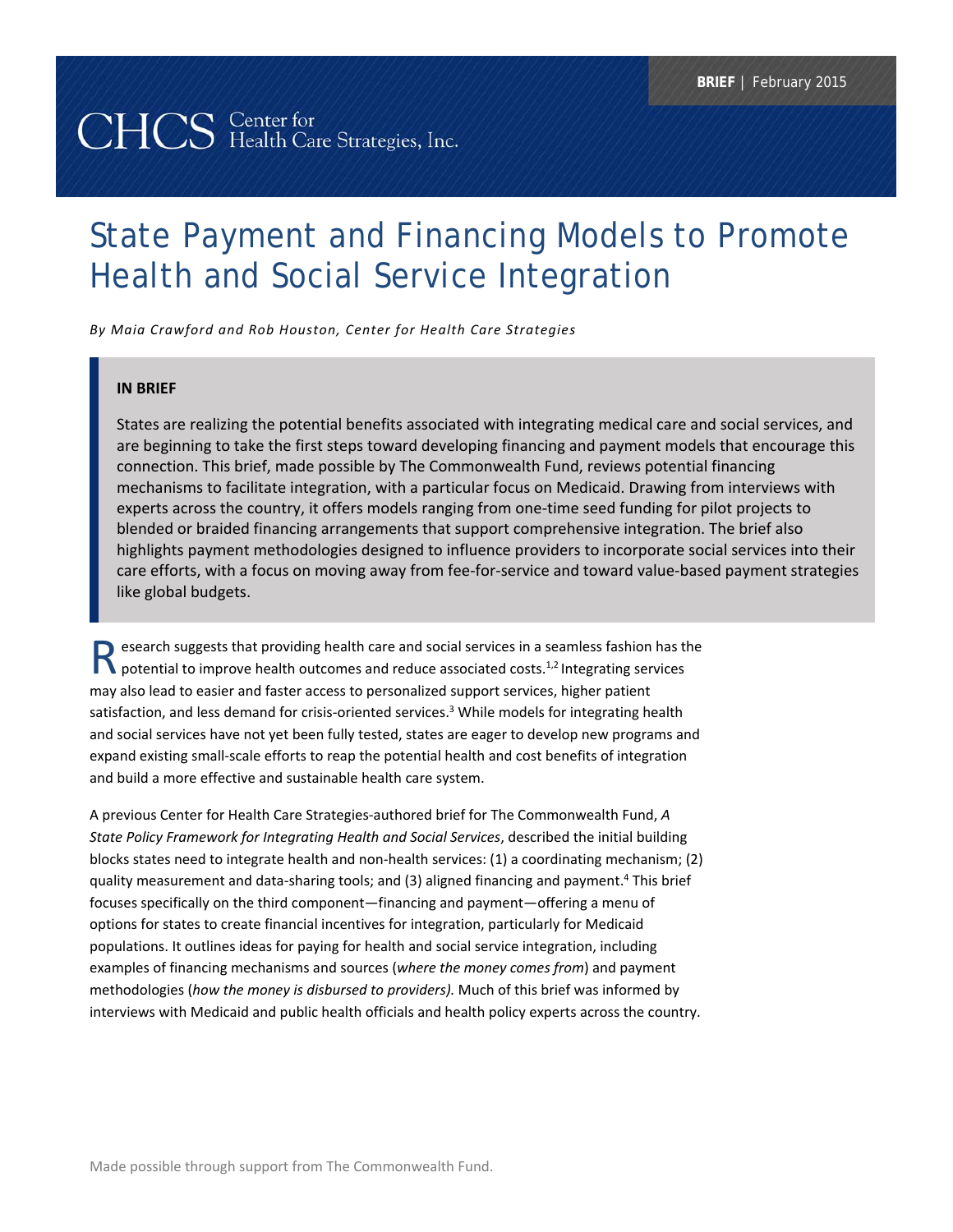# Background on Health and Social Service Integration

A person's health is not determined solely—or even primarily—by the medical care he or she receives, but rather by a host of factors, including genetics, behavior, and access to non‐medical resources such as housing, employment, education, healthy food, and community/ environmental development opportunities (see sidebar below for a sample list of non‐medical services used in Oregon).<sup>5,6</sup> Evidence suggests a clear link between social advantage and health status; as income and educational attainment increase, health outcomes improve.<sup>7</sup> While it may be impossible to pinpoint exactly which combinations of factors associated with social disadvantage most strongly affect health, researchers have demonstrated that the negative health outcomes associated with low economic resources may be mitigated by increasing access to other resources and opportunities.<sup>8</sup>

This brief addresses the issue of health and social service integration from a state perspective, with particular attention paid to Medicaid's role, given that Medicaid provides health care to many individuals likely to significantly benefit from integrated health and social services. This includes individuals who lack access to basic supports and resources and have complex medical needs (61 percent of adult Medicaid enrollees have a chronic or disabling condition).<sup>9</sup> In addition to providing clinical services, Medicaid is also required to provide "enabling services" that link beneficiaries to necessary care, such as case management, interpretation, and transportation.<sup>10</sup> However, Medicaid is limited in the types of non‐clinical services it can fund, so at this time, Medicaid dollars must be combined with other funding sources to pay for comprehensive integration efforts. Finally, Medicaid is the second largest line item in state budgets, accounting for about 16 percent of all state funds.<sup>11</sup> This means that Medicaid, and the state as a whole, could reap a sizable share of any cost savings associated with integration efforts.

For this brief, the term "integration" is used broadly to denote meaningful ties between medical and social services, both financially and organizationally. It incorporates a spectrum of approaches, including both "low touch" connections relatively common in today's health care settings—like referrals, basic case management programs, and the Health Leads program, which trains college students to connect patients to basic health-promoting resources<sup>12</sup>—and more ambitious "high touch" integration models. Examples of more thorough or sophisticated integration models include team‐based care (health and

# **Non-Medical Services Recognized by Oregon's Coordinating Care Organizations**

- Training and education for health improvement or management;
- Self-help or support group activities;
- Care coordination, navigation, or case management;
- **Home and living environment items** or improvements;
- **Transportation not covered under** State Plan benefits;
- **Programs to improve general** community health;
- **Housing supports related to social** determinates of health; and
- Assistance with food or social resources.

social service providers working on the same care team to address patients' wide-ranging needs) and the creation of integrated entities that offer a wide range of services. States may need to establish new financing streams and payment models to support the creation and expansion of such "high touch" programs.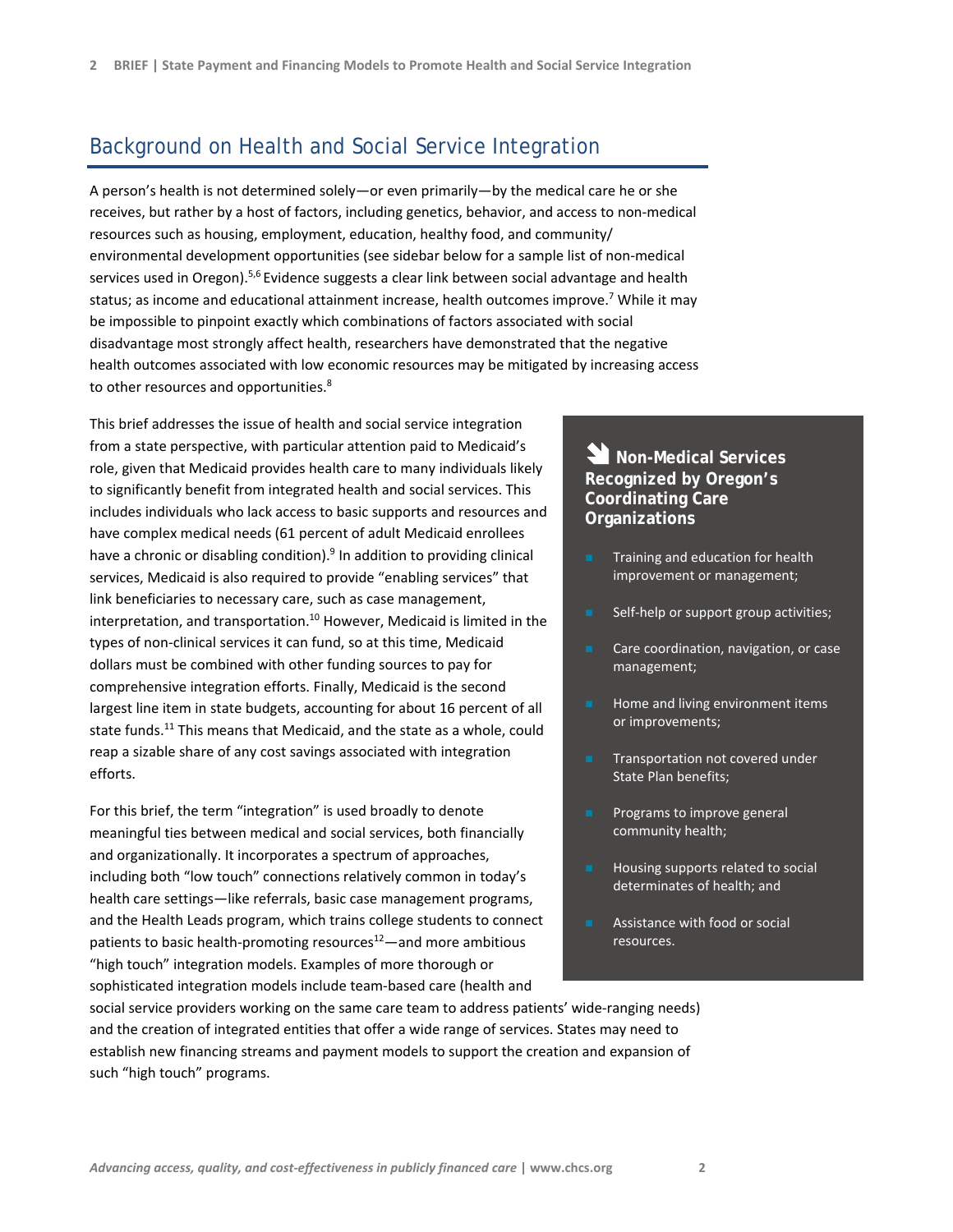# Financing Mechanisms

One of the fundamental questions states face when seeking to integrate health and social services is: how will this be paid for? There is no right answer; each state is unique and must capitalize on available resources. Many states will pursue a gradual transformation toward financing integration, characterized by three phases: (1) pilot or demonstration; (2) intermediate ramp-up/expansion; and (3) advanced, fully operational (see Exhibit 1). During this process, states will move from small‐scale, local demonstration projects—likely funded by one‐time grants or seed money—to statewide efforts, paid for with a combination of Medicaid dollars and other state or federal resources.

This section describes funding strategies that can be targeted for each phase of the integration process. However, just because a particular strategy is highlighted under one phase does not mean it cannot also be used in another phase (e.g., a state pool/trust fund could be an effective financing strategy during the pilot and fully operational phases, in addition to the expansion phase).

| <b>PHASE 1: PILOT</b>                                                          | <b>PHASE 2: EXPANSION</b>                                                                     | PHASE 3: FULLY OPERATIONAL                                              |
|--------------------------------------------------------------------------------|-----------------------------------------------------------------------------------------------|-------------------------------------------------------------------------|
| Small-scale federal grants<br>Social impact financing<br>Philanthropic funding | Dedicated state pools or trust<br>funds<br><b>Medicaid waivers</b><br>Social impact financing | Blended or braided local, state,<br>$\bullet$<br>and federal financing. |

## EXHIBIT 1: **A Continuum of Financing Options for Social Service Integration**

# **Phase 1: Financing Pilot Integration Programs**

During the early stages of an integration initiative, states can use short-term start-up funding, like federal grants, social impact financing, and/or philanthropic funding to finance pilots.

## Small-Scale Federal Grants

Time‐limited federal grants are well‐matched to funding pilot integration efforts, as these grants are low-risk and provide a guaranteed amount of money over a pre-determined (generally short) time period to test whether a particular model is effective. States can support local or county‐ based entities applying for one‐time federal grant funding by providing a letter of support for the pilot program, as well as offering strategic guidance around how to best design and implement the initiative. Once a grant has been awarded to fund a local pilot program, states can offer to play a role in: (1) addressing regulatory hurdles that may slow implementation; (2) aligning resources and funding streams; and (3) providing data. Examples of recent Center for Medicare and Medicaid Innovation grant programs providing such funding include Health Care Innovation Awards—which test new payment and service delivery models in Medicare, Medicaid, and the Children's Health Insurance Program (CHIP)—and Transforming Clinical Practice Initiative grants, which support teams of providers to invest in value‐based, patient‐centered, and coordinated health care services.<sup>13,14</sup>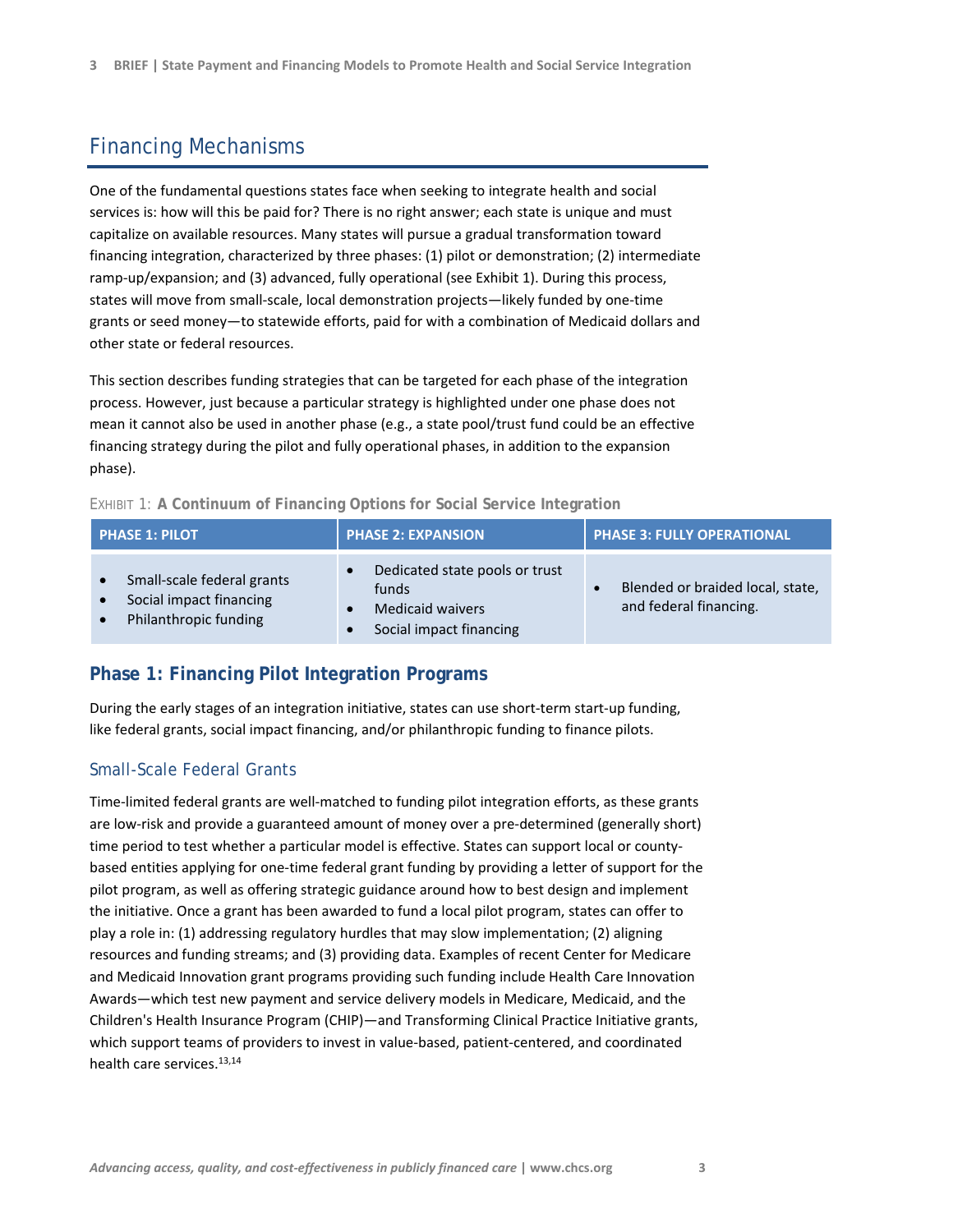## Social Impact Financing

Social impact financing (SIF), also known as pay‐for‐success financing, is emerging as another early financing option. Under SIF, a state government agrees to pay a third party to conduct an intervention, but only if that intervention is able to produce a prompt return on investment and meet other goals. Upfront financing is provided by an investor or group of investors that assumes financial risk in exchange for the opportunity to receive full repayment and a financial return if the intervention is successful. Programs can also be designed for investors to receive a percentage of the intervention's savings, with the remaining savings going back to the state.<sup>15</sup> For SIF to be successful, a number of elements must be in place, including: (1) the potential for a substantial impact (otherwise both the investor and the taxpayer lose money); (2) measurable outcomes; (3) a distinct population served; and (4) a high quality evaluation.<sup>16</sup> SIF may therefore only be appropriate for new initiatives that have significant stakeholder support and involvement, are rigorously designed, and are evidence-based.<sup>17</sup> It may also be a financing option for states looking to expand existing pilots that have already demonstrated outcomes.

Some of the earliest SIF models in the U.S. were used to reduce recidivism among jail-involved populations. More recently, SIF pilots are emerging to increase investment in addressing the social determinants of health. For example, the city of Fresno, California is designing a SIF‐based project to reduce asthma emergencies among children through asthma trigger remediation; South Carolina is looking to use SIF to expand its Nurse‐Family Partnership program; and New York State is considering SIF to offer a diabetes prevention program to at-risk patients.<sup>18</sup>

## Philanthropic Funding

States can also look to local and national foundations to fund small‐scale pilot programs. Such proposals may be made by the organization that is managing the pilot, or by the state itself. While philanthropic funding is certainly not sustainable over the course of a long-term, largescale program, it may be the only seed funding available to a new initiative—and can help a program get started and develop the infrastructure to apply for additional funding sources.

## **Phase 2: Financing Expanding Integration Programs**

After a program has shown some promising (though likely preliminary) results and demonstrated the potential to grow, a state can consider how to financially support program expansion. Two potential funding options during this stage include: (1) establishing a state‐based trust fund or funding pool; and (2) obtaining Medicaid funding authority via waivers. These financing mechanisms are well-suited to this intermediate phase of program development because they: (1) are likely to have a longer duration than one‐time grants, but may still be time‐limited; and (2) are geared toward supporting programs that have already demonstrated initial positive results, as opposed to completely untested programs.

## Trust Fund or Pool

A state‐operated trust fund or funding pool—where the state sets aside a pot of money for health and social service integration—may be appropriate for an initiative's expansion phase because it can encourage growth, innovation, and sustainability planning, but is unlikely to support a project in perpetuity. An example of an existing trust fund is Massachusetts'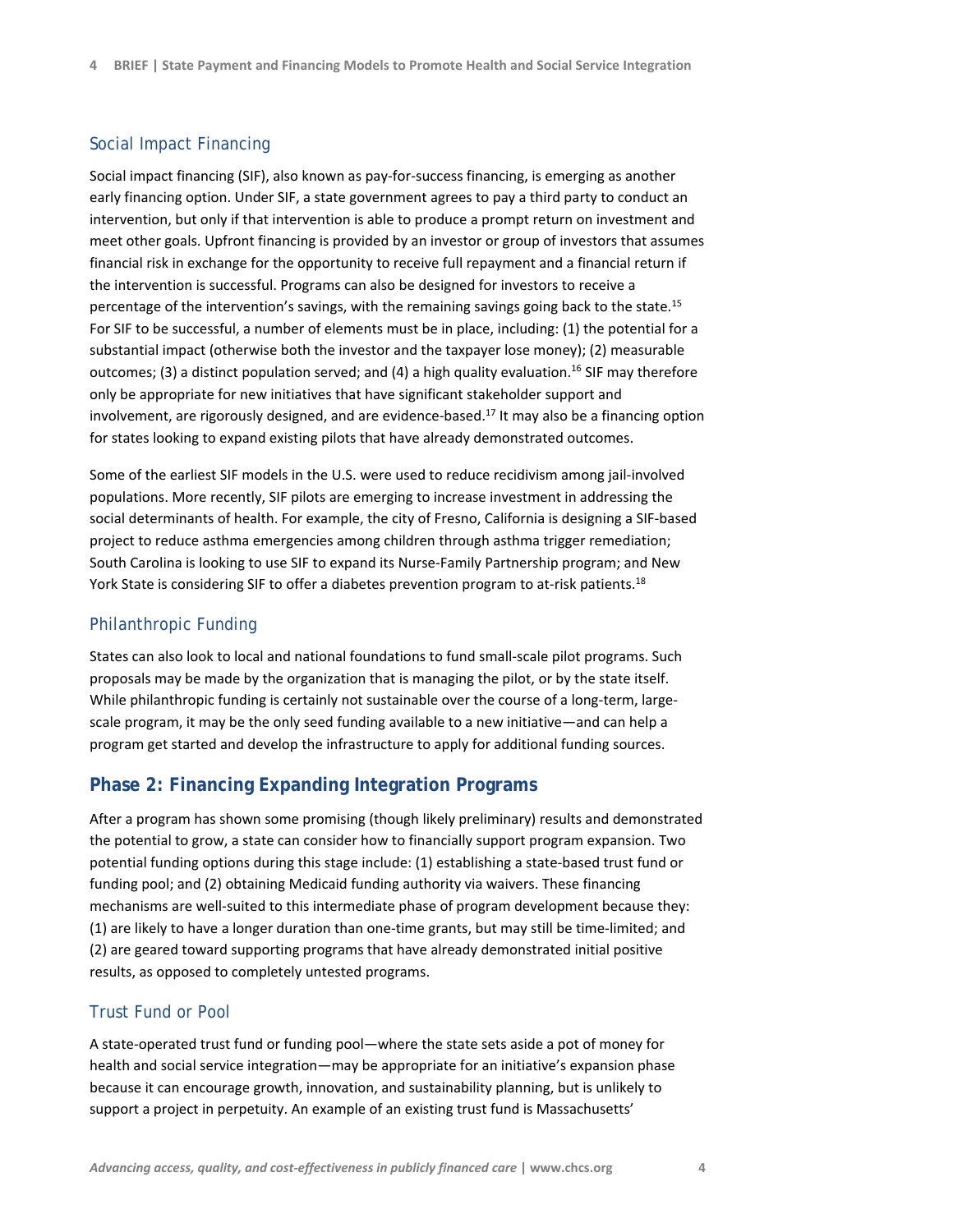Prevention and Wellness Trust Fund, established in 2012 to reduce health care costs by preventing chronic conditions in local communities. The fund, established by the legislature as a four‐year, \$60 million initiative, is administered by the Massachusetts Department of Public Health and financed by an assessment on insurance and hospital revenue. In January 2014, the state announced more than \$40 million in competitive grants to nine community-based partnerships working on prevention-based health initiatives.<sup>19</sup> Illinois is also considering a similar type of trust fund to be financed by a tax on sugar-sweetened beverages.<sup>20</sup>

## Medicaid Waivers

Another opportunity to fund initiatives in development are Medicaid waivers, which serve as vehicles to test new or existing ways to deliver and pay for health services in Medicaid and CHIP.<sup>21</sup> As referenced later in the brief, Medicaid dollars cannot be used to pay for some nonhealth services, so states must be sure that waivers align with Medicaid funding protocols.

**1115 Research and Demonstration Waivers:** 1115 waivers provide states the flexibility to test and evaluate innovative program components that fall outside Medicaid's traditional requirements, as long as the changes are budget neutral for the federal government. States can use 1115 waivers to offer services not usually covered by Medicaid and test delivery system changes that have the potential to improve care and reduce costs. For example, under an 1115 waiver, a state can receive Medicaid funding at the standard federal matching rate for services delivered by non-traditional health providers or in non-traditional health settings.

**1915(c) Home and Community-Based Services Waivers:** 1915(c) waivers allow states to provide home‐ and community‐based long‐term care services to eligible Medicaid beneficiaries instead of institutional care. Programs can include certain non-medical services, including case management, home health aides, homemaker services, and respite care. States can propose additional non‐medical services, so long as they help divert individuals from institutional care to home- and community-based locations.

## **STATES USING 1115 WAIVERS TO INTEGRATE HEALTH AND SOCIAL SERVICES**

- *Oregon*: Oregon used an 1115 wavier to establish regional Coordinated Care Organizations (CCOs), which pay for the total cost of Medicaid beneficiaries' physical, mental, and oral health care under a global budget. The waiver allows CCOs to use non-traditional health providers, including community health workers, patient navigators, and "health resilience specialists," who help patients address non‐medical factors impacting health. The waiver allows the state to include "flexible" or non‐State Plan services in the CCO capitation payment, to fund health‐related social services.
- *Texas*: Under an 1115 waiver, Texas established the Delivery System Reform Incentive Payment (DSRIP) Pool, a statewide funding pool for prevention and improvement projects. Under DSRIP, the San Antonio Metropolitan Health District is investing in ways to address obesity through nutrition, physical activity, and environmental improvements like new sidewalks. New York, California, and a few other states are also pursuing DSRIP programs.
- *Vermont*: Under Vermont's Global Commitment to Health 1115 waiver, the state essentially operates as its own managed care organization, investing excess funding beyond per‐member per‐month limits in innovative programs, including respite services for families of children with disabilities, substance abuse treatment services, and tuition support for health professionals.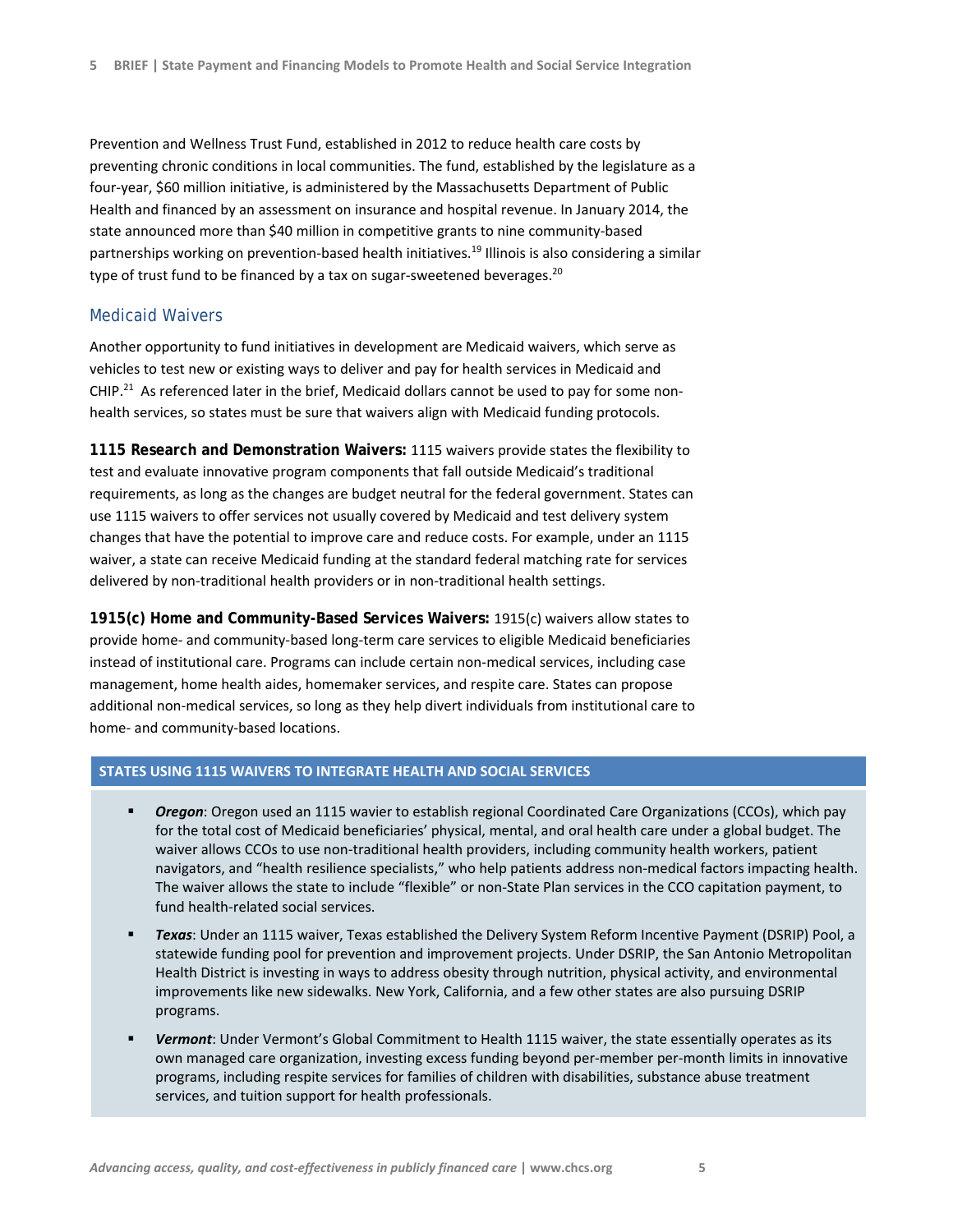## **Phase 3: Financing Fully Operational Integration Programs**

After a program has consistently demonstrated positive results related to beneficiary health outcomes and/or cost savings (for example, through a cost/benefit or return on investment analysis), states can develop financing models that are sustainable over the long term. Programs can combine Medicaid funding with other state and/or federal funding sources to pay for relevant social services. States can accomplish this goal via a braided or blended funding strategy.

## Braided and Blended Funding

Despite the promise of using Medicaid funds to pay for state‐based health and social service integration, Medicaid programs generally do not have the regulatory authority to pay for non‐ clinical services. This is especially true under Medicaid fee‐for‐service (FFS), as FFS billing codes only cover clinical care. Non‐clinical services are more likely to be offered under a value‐based or per-member per-month (PMPM) reimbursement system. However, these services must still be approved as "medically necessary" by the state, meaning they must have a direct link to a beneficiary's health. Services like care coordination or intensive case management often qualify as medically necessary, but housing supports, food assistance, or employment services generally do not (though states can use state-only Medicaid dollars to pay for such services; for example, New York is dedicating \$100 million in state Medicaid funds to pay for supportive housing in State Fiscal Year 2014-2015).<sup>22</sup> As a result, a state looking to integrate health and social services with joint federal-state Medicaid funding will need to consider how it can combine these funds with other funding sources through the process of braiding or blending:

- *Braided funding:* A braided funding strategy supports coordinated multi-agency funding, but keeps different funding streams in separate and distinguishable strands, so each can be tracked at the administrative level. This strategy allows resources to be closely tracked and accounted for by each contributing agency. An Administrative Services Organization (ASO) or other coordinating entity could assume responsibility for tracking funds' movement and allocation. See the sidebar on the next page for examples of programs paying for health and social services through a braided funding model.
- *Blended funding:* A blended funding approach combines money from different sources into a single pool, making one dollar indistinguishable from another. This approach minimizes administrative work at the back end and maximizes spending flexibility, as providers may be accountable to a single entity, not the many entities contributing to the pool.

Both braiding and blending funding streams can enhance flexibility for the types of services offered and allow for more efficient access to funds.<sup>23,24,25</sup> Overall, however, a blended funding stream is likely to generate more flexibility, seamlessness, and administrative ease than braided funding. It can also spur collaboration and joint strategic planning at the agency and state leadership levels and promote optimal resource allocation. However, blended funding strategies are difficult to implement because of federal/state requirements for tracking and reporting on how funds are spent.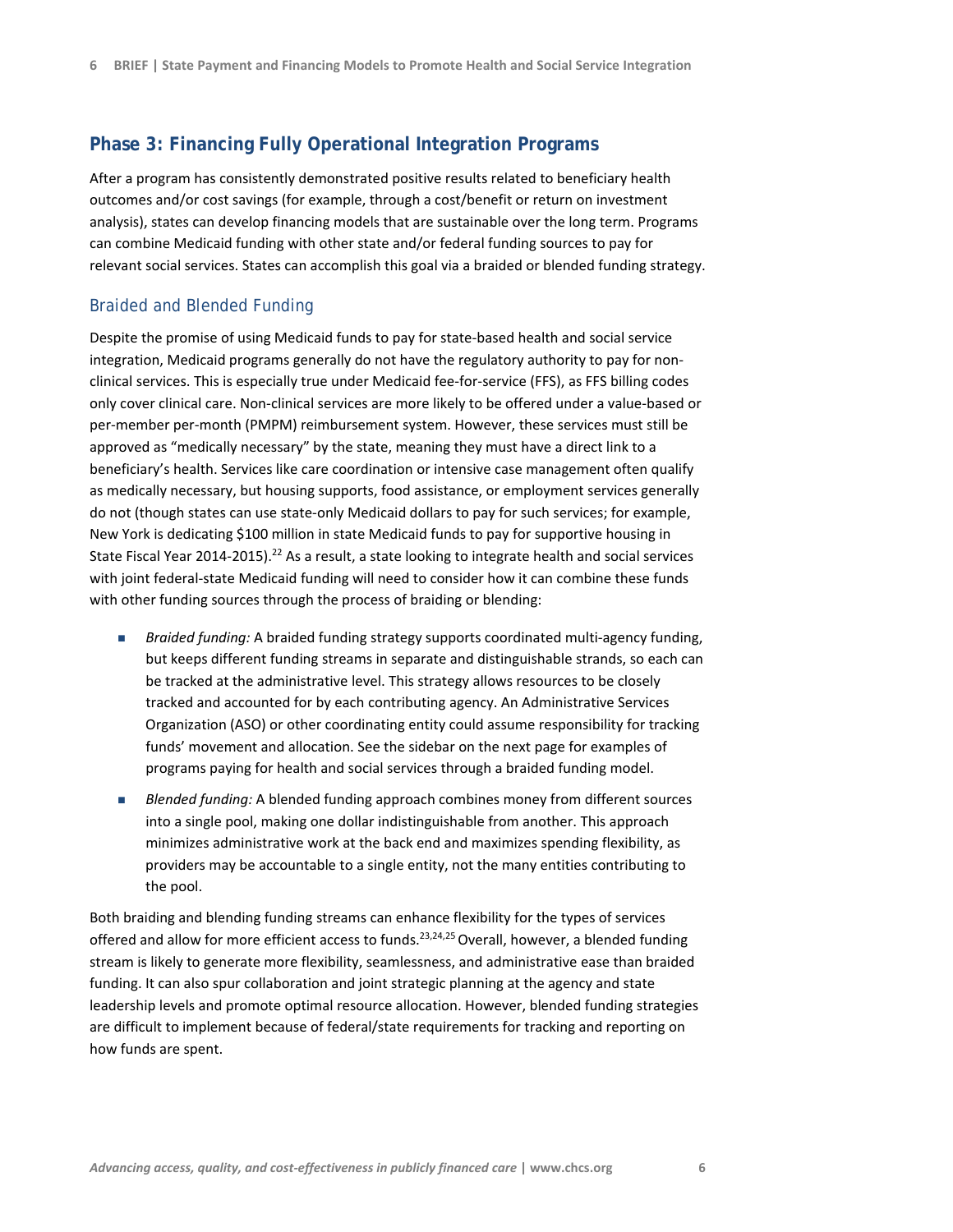Given this, blended funding is not commonly used in health and social service integration models today, though some systems serving children with special needs have successfully utilized this strategy. Such programs pay for high‐need children's physical health, mental health, and social services using a combined pool of two or more sources. Wraparound Milwaukee, for example, pools funds across child‐serving systems to establish an all‐inclusive case rate to cover care coordination and necessary services. Funding streams include: Medicaid capitation; child welfare funds; juvenile justice funds for residential treatment and corrections placements; education funds; and mental health funds.<sup>26</sup>

## **PROGRAMS PAYING FOR HEALTH AND SOCIAL SERVICE INTEGRATION THROUGH BRAIDED FINANCING**

- **Boston Health Care for the Homeless Program** (BHCHP) provides primary care, behavioral health services, oral health, and other supportive services—including housing assistance and case management—to thousands of homeless individuals each year. It is funded through a braided financing model, in which different funding sources cover different program components: (1) FQHC Medicaid reimbursement covers medical care provided in clinical settings; (2) Massachusetts Medicaid's Massachusetts Behavioral Health Partnership funds a program for individuals with behavioral health and substance use conditions; (3) a Health Resources and Services Administration grant covers street and home‐based clinical team services; and (4) foundation grants and philanthropic contributions pay for specialty dental and medical respite services.
- **Vermont's Support and Services at Home (SASH)** program offers Medicare beneficiaries a range of medical services (such as onsite nursing) and non-medical services (such as care coordination and self-management education) to help them safely live at home. Multidisciplinary health teams partner with community organizations to ensure that beneficiaries receive a full range of services. SASH receives Medicare funding through the Multi-Payer Advanced Primary Care Practice demonstration, as well as private philanthropic and public state funding.
- **Minnesota's Hennepin Health Program** is a county‐based integrated health care delivery network that provides services to high-need Medicaid-eligible adults. It is working to integrate physical health, behavioral health, and social services (including permanent supportive housing and job support services) to address patients' social determinants of health. It operates under a braided financing strategy, receiving a fixed PMPM payment for the total cost of Medicaid health services (excluding long‐term care) and using grants from the county to cover the cost of some program staff.

#### Funding Streams to Incorporate Under a Braided/Blended Model

The funding streams noted below can all be included in a blended or braided financing model to fund health and social service integration. The options listed are not exhaustive, but rather a sampling of the variety of sources that could be combined.

**Medicaid Funding through a State Plan Amendment:** Unlike waivers, Medicaid State Plan Amendments (SPAs)—which propose a change to a state's Medicaid plan—are permanent and have no cost or budget requirements, promoting the long-term viability of programs. Two SPAs that can promote health and social service integration are the health home SPA and the 1915(i) home and community‐based services SPA. The health home SPA, authorized under Section 2703 of the Affordable Care Act, enables states to better coordinate care for Medicaid beneficiaries with chronic conditions. Referrals to social services are one of six services covered under the SPA and are reimbursed via a PMPM payment, which could be a first step in seeking more complete integration with social services.<sup>27</sup> Washington State's health home program, for example, uses care coordinators to: (1) actively manage referrals to social service programs; (2) assist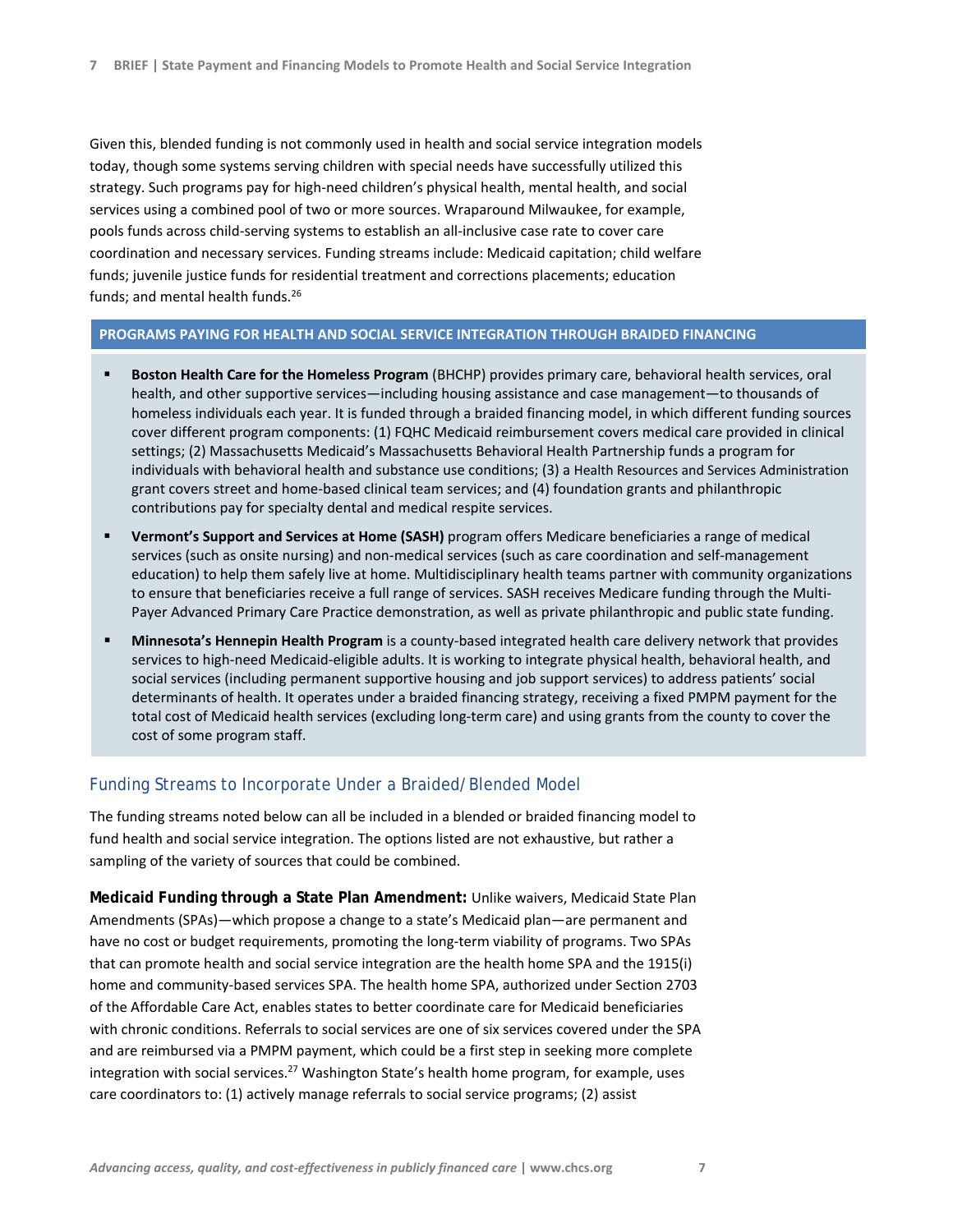beneficiaries in advocating for access to care; and (3) document health and social service goals in an integrated care plan.<sup>28</sup>

Under the 1915(i) SPA option, states can propose home‐ and community‐based services similar to those under the 1915(c) waiver, but are able to target the benefit to one or more specific groups and are not subject to cost neutrality requirements.<sup>29</sup> 1915(i) programs are a particularly promising financing strategy for establishing supported employment programs, which help people with disabilities obtain and maintain employment, instead of participating in expensive and often unfulfilling day treatment programs. Much like supported housing, supported employment programs have been shown to reduce individuals' use of health services and hospitalizations—saving money for Medicaid and state governments.<sup>30</sup>

#### **MEDICAID FINANCING FOR PERMANENT SUPPORTIVE HOUSING**

Permanent supportive housing (PSH) is an evidence‐based intervention that provides housing and social services to people with serious disabilities who are experiencing, or at risk of experiencing, chronic homelessness. Numerous studies have demonstrated that PSH programs produce a positive return-on-investment and can reduce costs associated with hospitalizations, emergency department visits, and nursing home stays.<sup>31</sup>

While Medicaid cannot currently use federal funding for direct housing costs, Medicaid funding can cover health, behavioral health, and non‐clinical services that help disabled individuals obtain and retain housing, such as care coordination, case management linked to housing assistance, and diversionary services to reduce avoidable hospitalizations. Options for covering PSH under Medicaid include: (1) using the Medicaid Rehabilitation Option (an optional Medicaid coverage category for community‐based mental and physical health services); (2) providing Medicaid reimbursement to FQHCs that provide PSH services; (3) using the Medicaid Personal Care Option; or (4) using authority granted from a 1915(c) home and community‐based services or an 1115 waiver. Examples of PSH Medicaid financing models include:

- In Illinois, Louisiana, and Washington, DC, Medicaid pays for Community Support Teams, which reach out to individuals with serious mental illness to provide ongoing housing supports as needed.
- In Massachusetts, Medicaid pays for "diversionary services" for at-risk individuals participating in the Community Support Program for People Experiencing Chronic Homelessness. Medicaid pays a daily rate for each individual, enabling the service team to respond immediately to beneficiary needs.
- Illinois Medicaid has created an incentive‐based bonus pool to encourage health plans to invest in housing supports. Payments are made to plans that demonstrate housing stability for members with serious mental illness or substance use disorders.<sup>32</sup>

**Dedicated Federal Funding:** States can consider ways to secure regular funding from federal agencies such as the Health Resources and Services Administration (HRSA) and the Department of Housing and Urban Development (HUD). HRSA funds could be used to pay for some services for patients who receive care at federally qualified health centers and health care for the homeless facilities, while HUD funds could be blended with Medicaid funding to provide brick‐ and‐mortar housing to homeless individuals with serious and persistent mental illnesses or other chronic health conditions. Integrated health and social service programs may also utilize funding from the Centers for Disease Control and Prevention, which funds state and local health departments. Finally, programs that target individuals with substance use or mental health conditions could explore funding opportunities from the Substance Abuse and Mental Health Services Administration.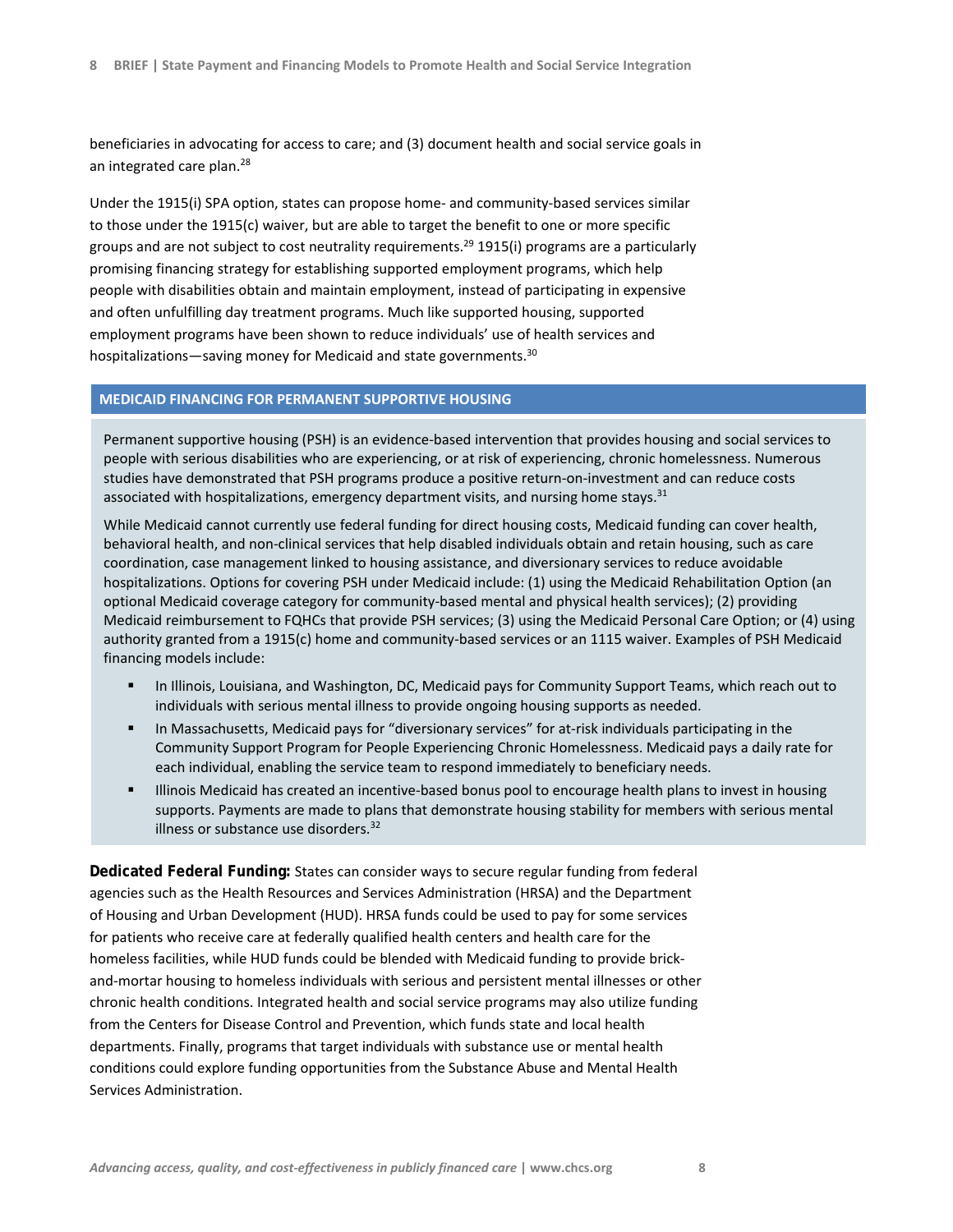**Block Grant Programs:** States and local initiatives could also use federal block grant funds to support programs that combine health and social services. The Community Services Block Grant, overseen by the Administration for Children and Families (ACF), provides funds to community action agencies and other entities that address community members' social needs. The ACF also distributes Social Services Block Grants to fund a variety of social service and health care programs. HUD's Community Development Block Grant program provides economic and affordable housing support to low‐income individuals.

**Non-Profit Hospital Community Benefit Programs:** Another opportunity for obtaining local funds to support health and social service integration is through alignment with non-profit hospitals' community benefit programs. State entities can encourage local hospitals to develop community benefit programs that align with the state's goal to better integrate social services into care delivery, or the state could establish initiatives that build on existing hospital programs that may already promote integration. One example of a program leveraging community benefit funds is the Michigan Pathways to Better Health initiative (a Health Care Innovation Award grantee), which trains and deploys community health workers to assist adult Medicaid and Medicare beneficiaries with health and social service needs.<sup>33</sup>

**State or Local Budgeting Process:** States could use the budgeting process to allocate funding from different state agencies for integration efforts, potentially raising new tax revenue. West Palm Beach, Florida, for example, has a special tax district to raise funding for early childhood programs, using the tax revenue to provide medical and social services for children.<sup>34</sup>

# Payment Mechanisms

To effectively integrate social services with health services, providers must receive appropriate payment incentives that encourage or facilitate a connection between sectors. Under current FFS payment models, provider organizations reap no financial benefit, and often lose revenue, when connecting patients with critical social services. As a result, these providers have a perverse financial incentive not to assist patients with non-medical needs, even if addressing these needs could improve overall health. Conversely, payment models that implicitly or explicitly reward providers for linking social services to medical care can promote more meaningful connections. A continuum of payment options is presented in Exhibit 2, encompassing three levels of payment that provide increasing motivation to meaningfully link health and social services.

| EXHIBIT 2: A Continuum of Payment Options for Social Service Integration |  |
|--------------------------------------------------------------------------|--|
|--------------------------------------------------------------------------|--|

| <b>LEVEL 1: MAKING CONNECTIONS</b>           | <b>LEVEL 2: INCORPORATING RISK</b>                                                                                                                                                                                                                  | <b>LEVEL 3: SUPPORTING</b><br><b>COMPREHENSIVE INTEGRATION</b> |
|----------------------------------------------|-----------------------------------------------------------------------------------------------------------------------------------------------------------------------------------------------------------------------------------------------------|----------------------------------------------------------------|
| Social service care<br>coordination payments | Shared savings<br>$\bullet$<br><b>Bundled payments</b><br>$\bullet$<br>Direct payment to social service<br>$\bullet$<br>entities<br>Payment tied to social service<br>$\bullet$<br>metrics through shared savings or<br>quality withholds/clawbacks | Global community health<br>budget                              |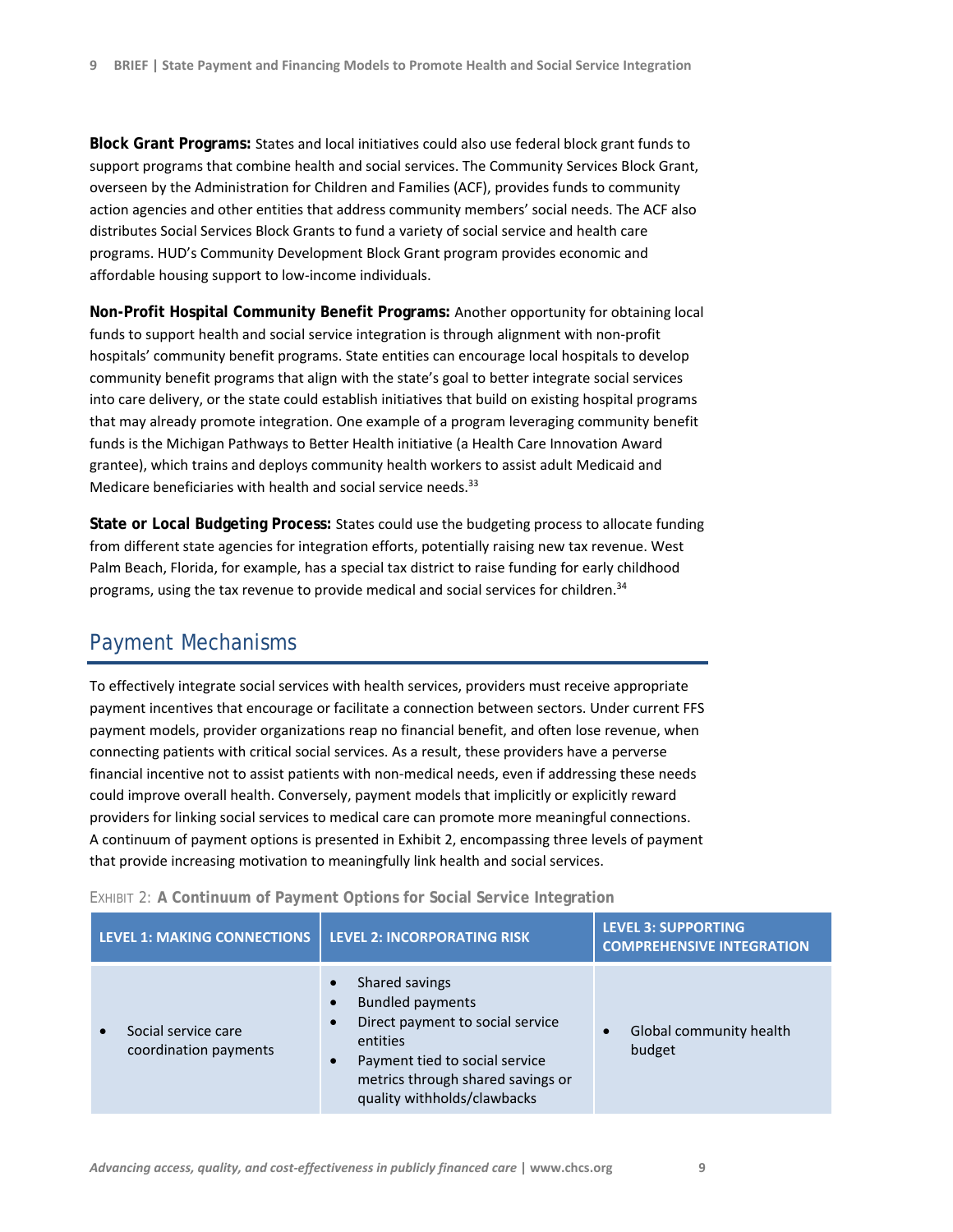# **Level 1: Making Connections: Social Service Coordination Payments**

One of the most direct ways to align financial incentives to the integration of social services with physical health care is to distribute PMPM care coordination payments to providers or care teams that are positioned to make these connections. Such payments can take the form of an independent payment specifically for social services or can factor the social services payment into an enhanced PMPM for a care coordination payment the provider already receives. The most widespread uses of this payment form is through patient‐centered medical home and health home programs, which provide a PMPM payment for a range of care coordination activities, including facilitating connections and referrals to social service agencies and community‐based organizations. While social service coordination payments do not incorporate provider risk, they can provide a solid financial foundation on which to build greater accountability at a later time.

## **Level 2: Incorporating Risk**

Once providers have gained experience facilitating connections to social services, states may consider increasing financial accountability and fostering a deeper connection between health and social service entities via risk‐based payments, including shared savings models, bundled payments, direct payments for social services through managed care organizations, and quality withholds or clawbacks.

## Shared Savings Models

Many states are currently considering ways to incorporate social services into their accountable care organization (ACO) models, and one of the most discussed methods is shared savings payments. Under a shared savings arrangement, ACOs or other entities have an inherent financial incentive to connect patients who could benefit from social and community-based supports to entities that provide these services. Since social services are not often included in the ACO's total cost of care calculation (from which savings are benchmarked and calculated), providing effective non‐medical services is an easy way to reap shared savings.

States could also go a step further and tie shared savings to social service metrics. While social services would likely not be included in an ACO's total cost of care, ACOs could stipulate that shared savings would not be distributed unless social service metrics are satisfactorily met, thereby creating a stronger incentive for providers to facilitate connections to relevant social service organizations. Currently, Vermont's Medicaid ACO program tracks school completion rates and unemployment, while Oregon's CCO program measures out‐of‐home placement for children and adults. These metrics are not currently tied to provider payment, but doing so in the future would help promote medical‐social service integration.

Shared savings can also be used to create incentives for community‐based organizations to become involved in ACO activities. ACOs could offer community-based organizations a portion of any shared savings achieved, financially tying these organizations to the care of ACO members. While states generally have not dictated how Medicaid ACOs should distribute their shared savings, the states could insert language in ACO program regulations requiring social service and community‐based organizations to be part of the ACO and/or its leadership.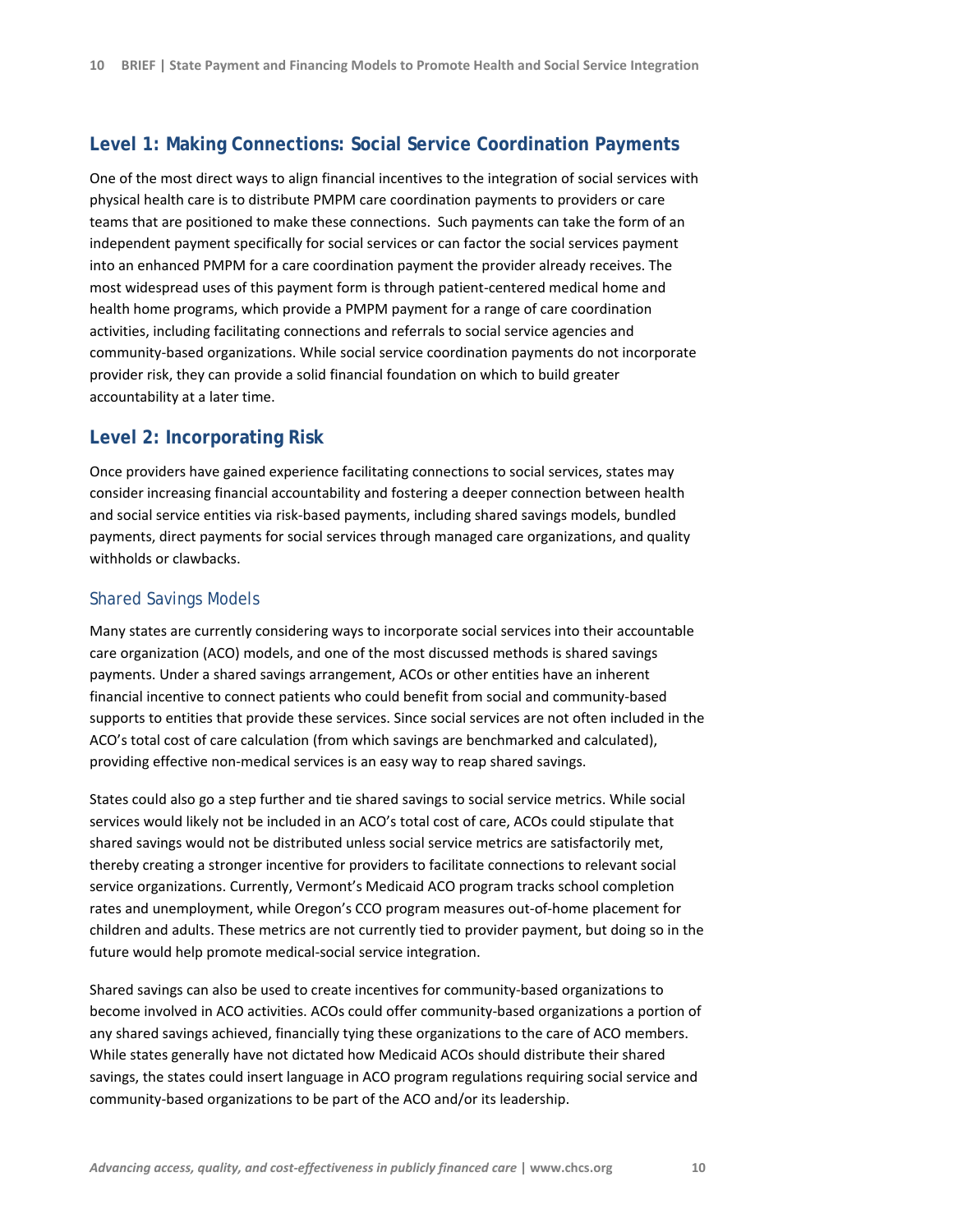#### Bundled Payments

States can also promote the integration of health and social services via bundled payments, which provide a standard payment for an episode of care or management of a specific condition over a defined period of time. Not all bundled payments need to include a social service component, but some episodes of care/conditions, such as maternity or prenatal care, may benefit from these connections.

Under bundled payment reimbursement, the lead provider has the incentive to work within a budget to achieve a successful health outcome, which may include connecting a patient to relevant social services. For example, if a bundled payment is provided for treating individuals with congestive heart failure, the lead provider may connect the individual with a smoking cessation program and/or a community‐based nutrition program to reduce the risk of readmission.

States could take further steps to link social services within bundled payment structures by tying provision of the bundled payment to social service quality metrics. By including quality metrics that are tied to social service factors, either directly (housing status) or indirectly (30‐day readmissions), states can ensure that providers remain mindful of the opportunity to refer patients to social services. A stronger link could be created if providers receive funds to distribute to social service or community-based agencies as part of the bundle. Such services could include non‐emergency transportation or supportive housing.

### Payments for Social Services through Medicaid Managed Care Organizations

Medicaid managed care organizations (MCOs) are at risk for total patient spending, and may see benefits in promoting connections between medical providers and social service/community‐ based organizations, if doing so could improve patient care and lower costs. If MCOs are given flexibility to pay for social services through an 1115 waiver or other federal authority, they can explore opportunities to provide beneficiaries with enhanced care coordination or supporting services such as transportation or temporary housing. Assuming these services are not provided by physicians or staff directly under an MCO contract, MCOs may be able to pay for these services via direct payments to social service entities.

States wishing to pursue this strategy can include language in MCO contracts requiring MCOs to pay for particular social services or partner with certain social service organizations. States must be mindful, however, that provision of non-Medicaid services may impact actuarially sound ratesetting processes and result in additional federal scrutiny. Further, medical loss ratio regulations—requiring insurers to spend 80 to 85 percent of all premium revenue on medical care—may make MCOs wary of providing funding for social services if they are classified as administrative expenses.

Some MCOs have already begun to address social services using PMPM payment incentives. An Illinois Medicaid managed care organization, IlliniCare/Cenpatico, is paying a mental health and housing services provider a PMPM fee for its services for high-cost homeless individuals.<sup>35</sup> Under Arizona's Integrated Care Management Pilot, a partnership between Care1st Health Plan Arizona and the regional Area Agency on Aging (AAA), Care1st pays the AAA an hourly rate for social case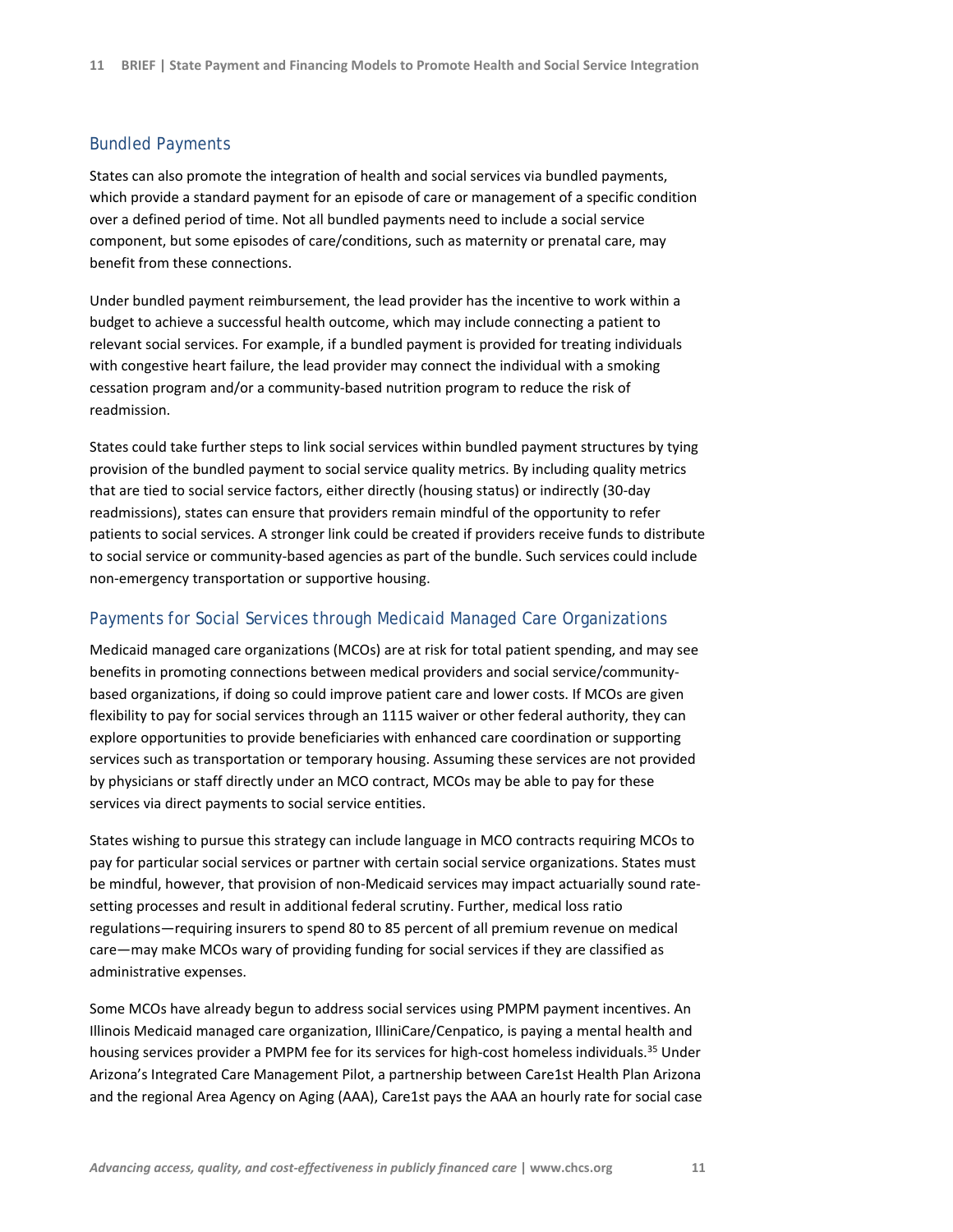management services, estimated on what it would cost the health plan to employ case managers for the same services.<sup>36</sup>

## Quality Withholds or Clawbacks

States could also make provider organizations and MCOs accountable for outcomes related to non‐medical services by employing quality withholds or clawbacks tied to social service quality metrics. Under a quality withhold arrangement, a percentage of service payments are automatically held from payment until performance metrics are achieved. For example, Kansas' Medicaid program withholds five percent of its MCO's PMPM payments contingent on their performance on a set of 15 equally weighted quality metrics. The MCO only receives the full five percent back if it meets or exceeds quality benchmarks on all 15 metrics, which increase on a yearly basis.<sup>37</sup> Alternatively, the full amount of service payment could be paid up front, but could be subject to being "clawed back" or repaid if quality performance metrics are not achieved.

# **Level 3: Supporting Comprehensive Social Service Integration**

A fixed budget offers medical providers the strongest incentive to link patients with social services, as it encourages providers to utilize social service and community-based entities as partners—or eventually, to offer co-funded or embedded social service case managers as part of care teams—in order to keep costs under budget.

## A Global "Community Health" Budget

Global budgets are perhaps the most accountable and flexible model of payment for social services, and many providers and payers believe this model holds the most promise for supporting sustainable service delivery integration. Under this model, an entity is given a capitated payment to cover a comprehensive range of services over a fixed amount of time. Even if states do not include social services in the global budget, providers still have a powerful incentive to collaborate with these entities to keep costs down (as it is assumed better access to social services leads to healthier patients, and therefore, to lower costs). If states decide to include social services—like supportive housing or nutrition counseling—in the organization's total cost of care or quality metrics, the incentive would be even stronger.

Examples of health care organizations that currently use global budgets are Minnesota's Hennepin Health, a county‐based Medicaid health plan serving high‐need, high‐cost patients, and Oregon's Medicaid Coordinated Care Organizations (CCOs).<sup>38</sup> These two programs are early in their implementation and are looking to place a greater emphasis on incorporating social services and community-based organizations into their programs in the future, but have laid a successful groundwork for such integration under a global budget.

Hennepin Health, which includes a payer and providers, manages its own capitated budget and reconciles any savings through a year‐end settlement process. While providers are still paid via FFS, the budgeted amounts in excess of payments made are distributed through a pre-arranged formula with a certain percentage going to partnering social service organizations, and the remaining percentage going to reinvestment. The reinvestment funds are flexible, and have been targeted to future projects likely to yield the highest returns, such as leased transitional housing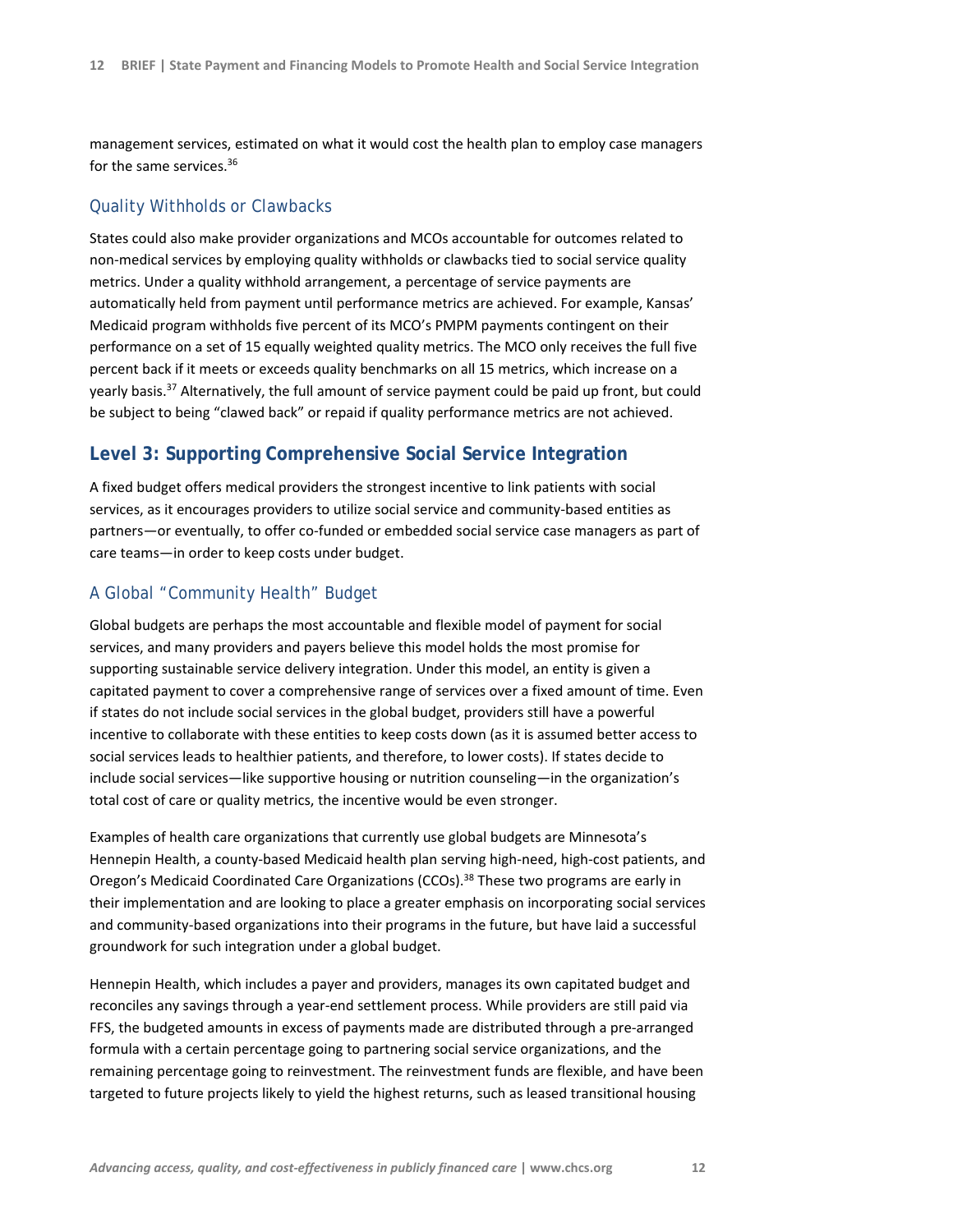units for complex patients and vocational services for high-cost behavioral health patients.<sup>39</sup> The transitional housing effort has been particularly successful: inpatient utilization among the 100 newly housed individuals dropped 29 percent and inpatient costs fell 72 percent. These patients' ED visits also decreased by 55 percent, and associated ED costs were down 52 percent.<sup>40</sup>

Oregon's CCOs receive a global budget from the state to provide physical health, behavioral health, and dental services for the state's Medicaid enrollees. CCOs' global budgets include payments for social services, and many CCOs have seen the value of actively coordinating with social service agencies and community organizations. For example, CCOs have the flexibility to pay for non-emergency medical transportation and non-medical items deemed medically necessary for certain individuals, such as air conditioners for individuals with asthma.

Regardless of the global budgeting mechanism used, states will likely face challenges in setting appropriate capitation rates, particularly if the budget incorporates multiple funding sources. Global rate setting is largely uncharted territory, so some trial and error may be necessary in determining rates that adequately fund all parties and drive continued improvement. Additionally, states must ensure that plans producing savings through better health and social service integration are not penalized by future rate cuts. Instead, both the state and the capitated entity should benefit from the cost savings, and a mutually agreeable arrangement must be reached to sustain the incentive.

# Implementation Challenges

While integrating social services and physical health care is an intriguing and potentially highly rewarding objective for states, many challenges must be addressed. First, as noted above, federal regulations do not generally allow Medicaid funds to pay for social services directly, so unless states use a braided or blended financing strategy that employs multiple funding streams, they will likely need to gain federal approval for payment strategies incorporating Medicaid dollars—which could entail a lengthy approval process. State laws and regulations must also be considered. Depending on how a state organizes its health care, public health, and social service programs and constructs its budget, legislative or regulatory modifications may be needed at the state level to institute these strategies.

States will also need to find ways to coordinate efforts between traditionally separate sectors. While state Medicaid agencies may want to better coordinate with their social service counterparts and community‐based organizations, it will take time for new partnerships to develop. Within states there may be resistance to share funding across agencies, as each agency may worry that its budget will be negatively affected. Data sharing—particularly the exchange of beneficiaries' health data—will also be difficult, given: (1) the strict privacy safeguards in place for sharing personal health information; and (2) the fact that medical and social service agencies and providers often have very different information in their records and different systems and software to manage the data.<sup>41</sup>

States face another challenge related to the acceptance and uptake of integration projects by providers, MCOs, and social service organizations. While states could mandate participation in an integrated program, it may make more sense to transition into such models gradually. States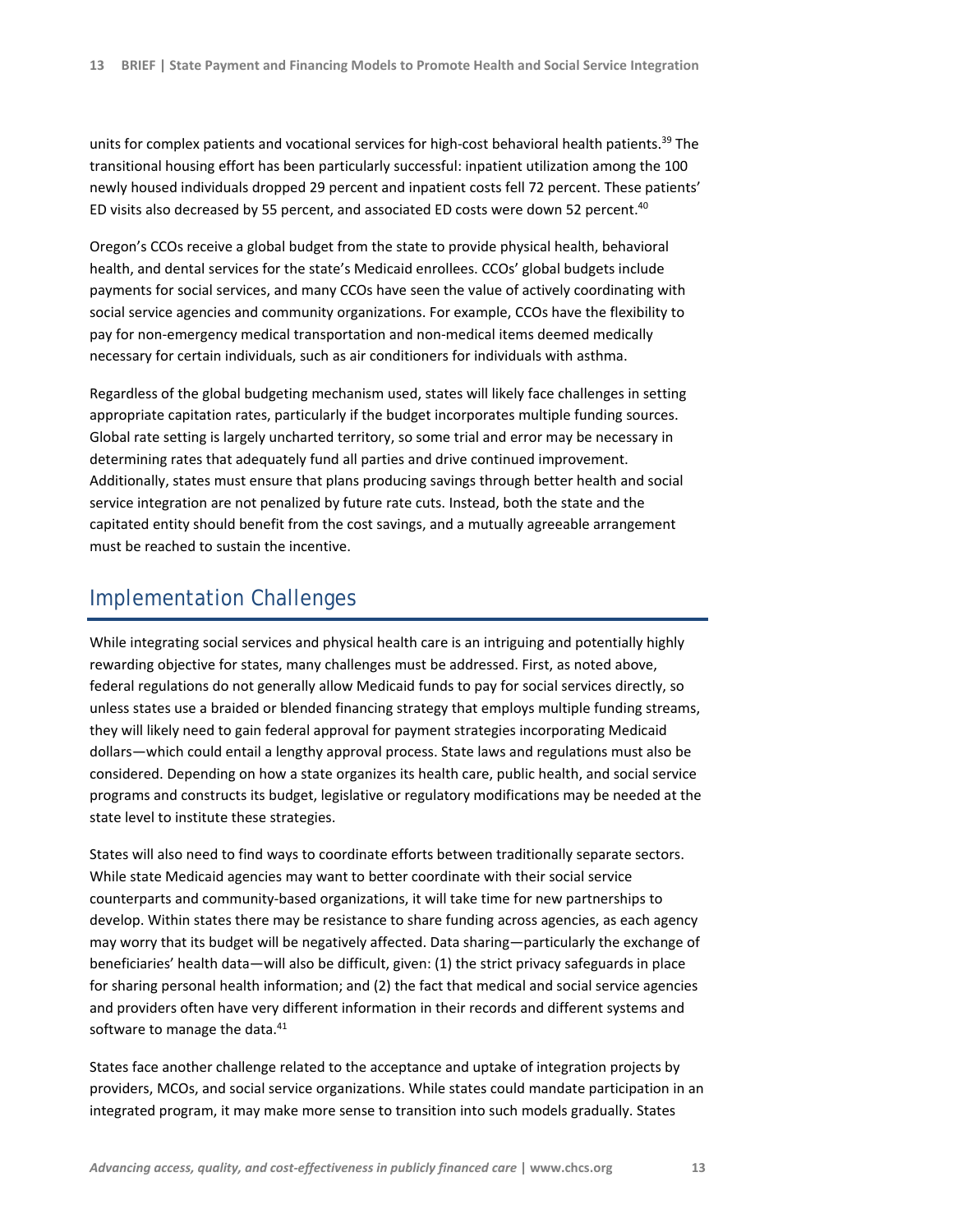must convince participating parties that the new way of doing business holds merit, and may choose to provide guidance or other supports to help these entities build capacity for collaborative work.

# Recommendations

States have an opportunity to integrate social and community‐based services into new or existing health care reforms to help address the social determinants of health and achieve the Triple Aim of better patient satisfaction, improved population health, and lower costs. While efforts in this area are in very early stages, states can move toward this goal by ensuring that stable financing and payment mechanisms support such integration. In developing a financial strategy to integrate medical and social services, states may want to consider the following:

- 1. **Flexibility is an asset.** Blended financing and global payments—often seen as the end goal of many social service integration efforts—allow for the most flexible uses of the dollars across different functions. Having such flexibility allows state administrators to develop programs across departments and use funds more effectively.
- 2. **Managed care organizations and accountable care organizations can be effective partners.** State‐based financing and payment mechanisms (such as FFS Medicaid) are restricted by a variety of federal and state laws. MCOs and ACOs, on the other hand, have much more flexibility as to how their funds are distributed for health improvement purposes, and therefore, can more easily allocate funds to where they are needed (such as social services and supports). If financial incentives are properly aligned, MCOs and ACOs will seek to take advantage of social and community‐based services to keep their patients healthy. MCOs and ACOs are also more likely than other players in this space to have the data and management infrastructure in place needed to handle upside/downside risk issues.
- 3. **Reinvestment can help sustain a program.** No matter how states decide to link social and medical services, reinvestment in the program is crucial for sustainability and continued impact. Instead of simply rewarding providers with excess savings from capitated payments or shared savings arrangements, organizations can require reinvestment of a percentage of these funds back into the program to help fund new initiatives and ensure sustainability.
- 4. **Geographic- or population-based models may have a bigger impact.** A geographic‐ or population‐based model may lend itself more toward a population health mindset and encourage the use of creative solutions that work across agencies. Such models may also be better suited to using more accountable and flexible models like blended financing and global payments, due to their ability to manage care for a large number of people and services, thus mitigating risk in the patient pool.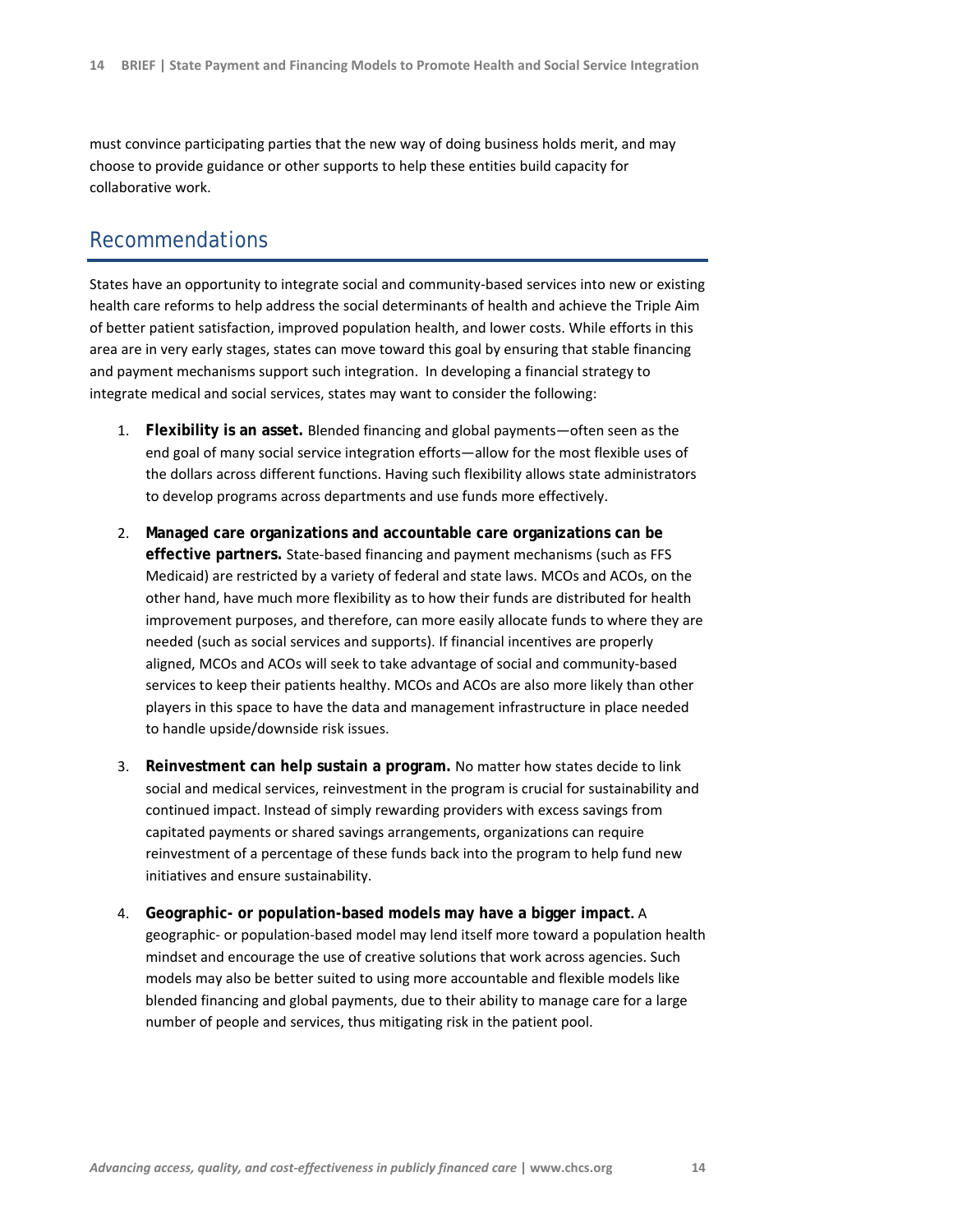# Conclusion

There is increasing evidence that the social determinants of health have a profound effect on patient health and health outcomes. In fact, 80 percent of physicians believe that addressing patients' social needs is as critical as addressing their medical needs.42 Many states have already started to pursue new ways to integrate medical and social services through targeted financing mechanisms and payment methodologies. By strategically employing key components—including multiple, flexible funding streams; value‐based payment models that reward social service use or health outcomes; and targeted reinvestment goals—these pioneering state efforts will forge new and more effective relationships between health and social services and transform how patient needs are met. Although financial incentives are not sufficient in and of themselves to ensure lasting change in care delivery, they are a critical piece of an effective integration effort.

#### **ACKNOWLEDGEMENTS**

The authors thank the many individuals who supported the development of this brief, namely John Auerbach, Institute on Urban Health Research and Practice, Northeastern University; Marc Engelhart and Kathy Pettway, Johns Hopkins HealthCare; Jim Hester, Institute of Medicine Roundtable on Population Health Improvement; Church Hindes, Fletcher Allen Health Care; Ross Owen, Hennepin Health; Melodie Pazolt, Washington State Department of Social and Health Services; Mark Schaefer, Connecticut Office of the Healthcare Advocate; David Stevens, George Washington University; and Kara Suter, Department of Vermont Health Access. We are also grateful for generous support from The Commonwealth Fund and ongoing guidance from Pam Riley, Assistant Vice President of Delivery System Reform at the Fund.

#### **ABOUT THE CENTER FOR HEALTH CARE STRATEGIES**

The Center for Health Care Strategies (CHCS) is a nonprofit health policy resource center dedicated to advancing health care access, quality, and cost-effectiveness in publicly financed care. CHCS works with state and federal agencies, health plans, providers, and consumer groups to develop innovative programs that better serve people with complex and high-cost health care needs. For more information, visit www.chcs.org.

#### **ENDNOTES**

<sup>1</sup> J. Ockene, et al. "Integrating Evidence‐Based Clinical and Community Strategies to Improve Health." *American Journal of Preventive Medicine* 32.3 (2007): 244‐252.

<sup>2</sup> *Best Care at Lower Cost: The Path to Continuously Learning Health Care in America*. The National Academies Press, 2012. http://books.nap.edu/openbook.php?record\_id=13444&page=84

<sup>&</sup>lt;sup>3</sup> KPMG International and the School of Public Policy and Governance at the University of Toronto. "The Integration Imperative: Reshaping the Delivery of Human and Social Services." 2013. Available at:

http://www.kpmg.com/global/en/issuesandinsights/articlespublications/pages/integration‐imperative.aspx. <sup>4</sup> T. McGinnis, M. Crawford, and A. Somers. *A State Policy Framework for Integrating Health and Social Services*. The Commonwealth Fund, July 2014.